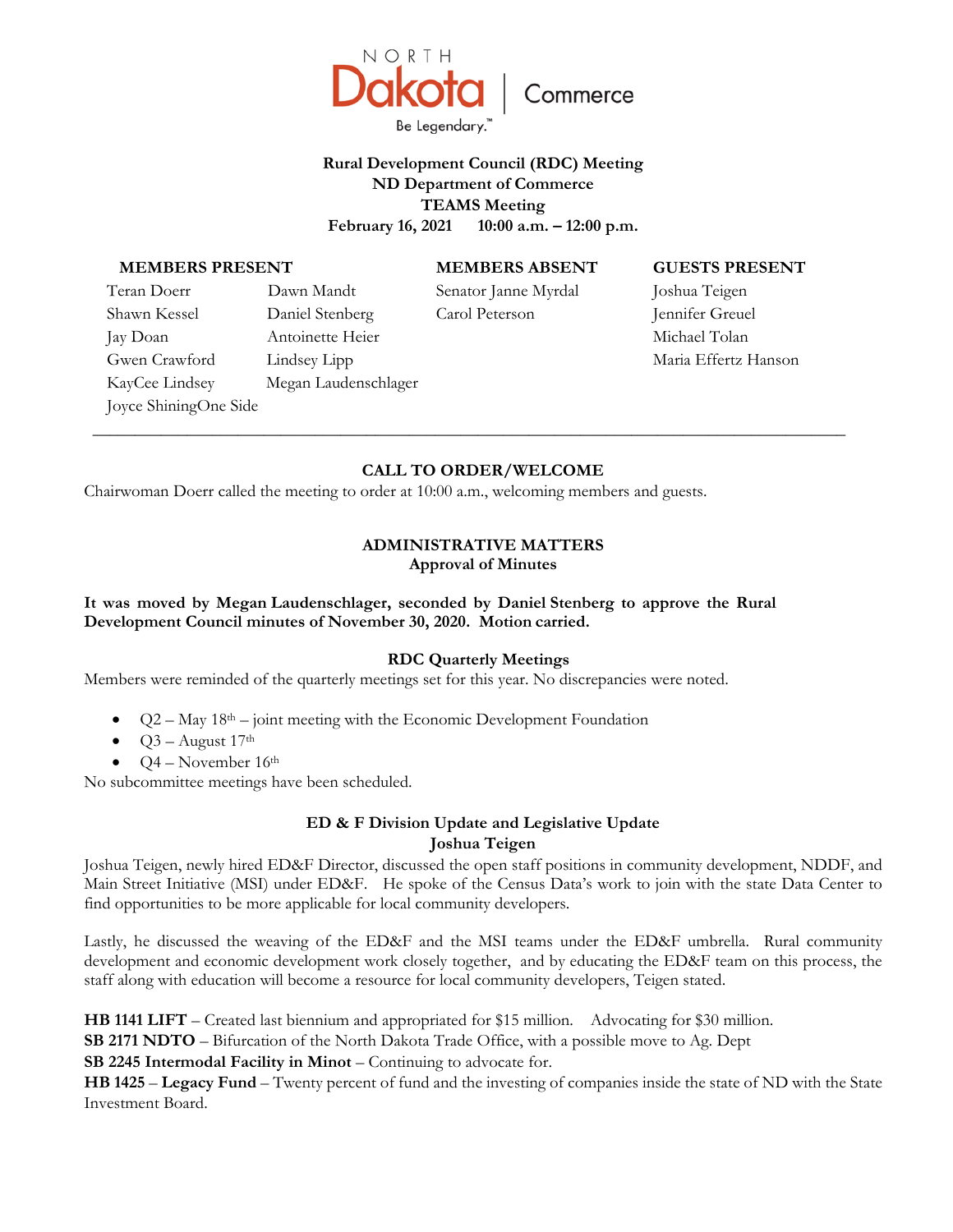## **Legislative Update Jennifer Greuel - EDND**

**SB 2272 Career Builders** - Scholarships, and loan repayments to graduates in high demand careers who live and work in ND for three years after graduation.

**HB 1275 Legacy Bonding Bill** - Funding for infrastructure, research, and workforce development programs.

**HB 1277 Housing Incentive Fund** – Tax exemption for new built homes up to \$250 thousand, same tax exemption as renaissance zone homes.

**HB 1431 Legacy Bonding Bill** - Funding for infrastructure revolving loan fund, highway funds, water projects and universities.

**HB 1475 Legacy Fund bonding** - \$100 million for value added ag. grants.

**SB 2127 Housing Incentive Fund** - \$50 million for affordable housing.

**SB 2137 Data Center** - Tax credits for rural communities.

**SB 2139 Renaissance Zone** - EDND watching that no changes will be made to the language of the bill.

### **Legislative Update Shawn Kessel - Commerce**

## **SB 2018 Commerce Appropriations**

- 3 FTE positions scheduled to be reduced:
	- 1 FTE position in Information Technology. The position will move to the ND Information Technology Department. Commerce will then contract the position back
	- o 2 FTE positions in the Division of Community Services; HOME program. Positions will possibly move to the ND Housing and Finance Agency.
- Restored dollars in the Marketing/Tourism Division. A proposed \$2 million campaign ad outside of the state was bumped up to \$7million in committee hearing
- Unmanned Aerial System (UAS); the build out of the AVANTIS network has not been addressed in committee yet. Has a \$28 million in budget for all aspects of UAS funding.
- Biotechnology area has \$300 thousand funded for administration. Commerce has asked that the funding go to the Agriculture Department.

## **HB 1394 CARES ACT funding for the block grants in Division of Community Services**

- Received \$8 million
- **Technical Skills Grant**
	- Received \$1 million in CARES ACT funding; majority of funding was spent. Asked for another \$1 million for next biennium. The committee was not in favor of using federal funding for state funding.

#### **MSI Staffing Update Shawn Kessel**

Two core MSI team members have left the Commerce Department: Emily Brown and Brett Gurholt. An interviewing process has begun to help fill the positions. When legislative session is being held, the summit will be held in other locations outside of Bismarck. This year, to be held in West Fargo or Watford City.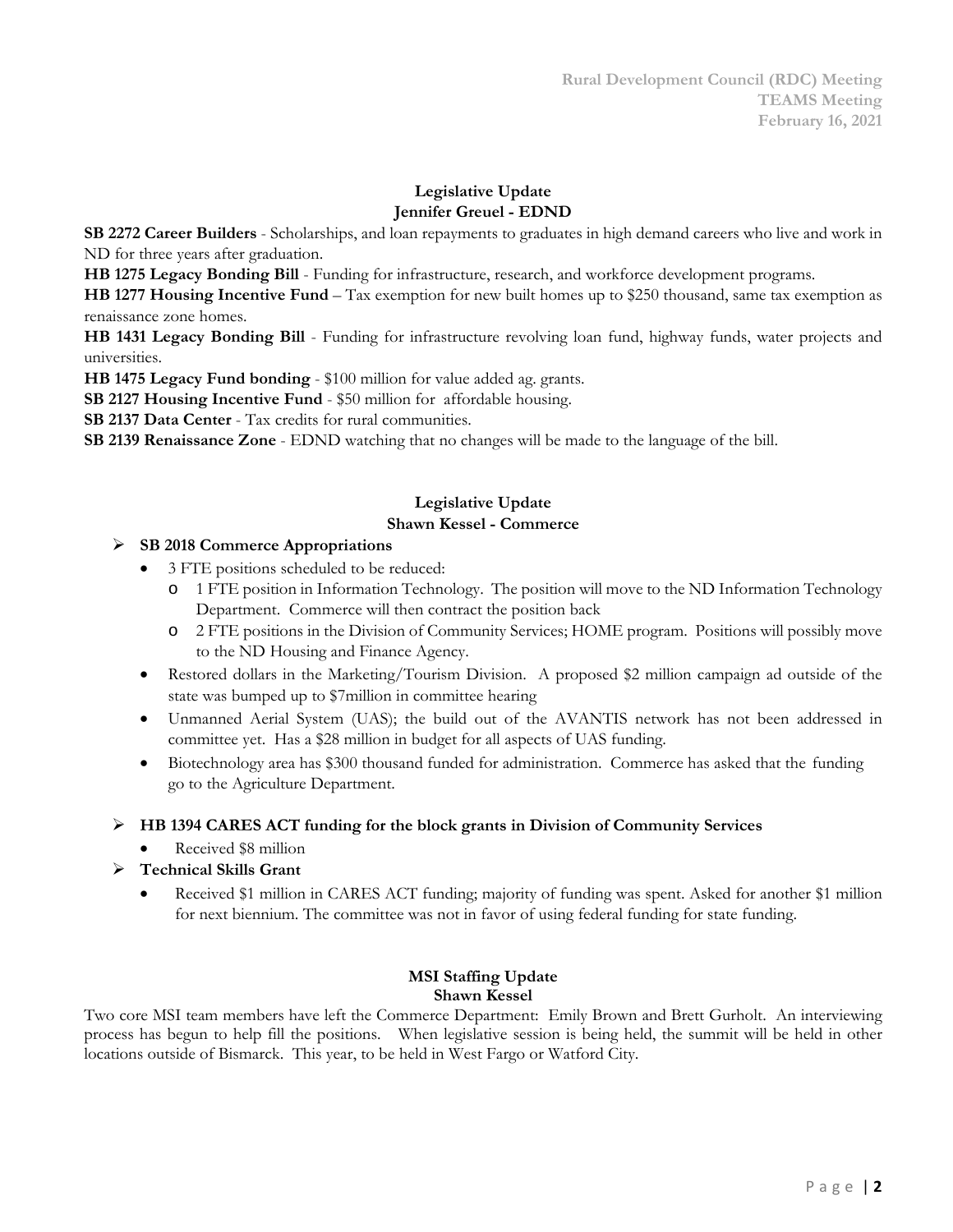### **Draft Annual Report Review with motion to adopt Shawn Kessel**

Shawn talked about the drafted annual report in small detail, as the report was reviewed by the council at a past meeting. It was commented to have the report attached to the EDND newsletter and Maria Effertz Hanson commented that a one pager document outlining the Rural Development Council will be sent out to all council members via email after the meeting.

With no further discussions to the report, a motion was made to adopt the report in its current form.

## **It was moved by Megan Laudenschlager, seconded by Jay Doan to approve the Rural Development Council 2020 Annual Report. Motion carried.**

The final RDC Annual Report will be posted to the Commerce website, distributed to the council, and legislators who are actively engaged in rural community work/activities.

# **PiP/Vibrancy Grant Update Shawn Kessel**

Shawn gave an overview of the Partners in Planning (PiP), and Vibrancy grant dollars that have been awarded to communities during the grant rounds 1 and 2.

PiP Round 1 - \$30,000 maximum award, 9 applications, \$213,385 total requests, and \$612,625 total project costs. PiP Round 2 – Round 2 closes February 17th.

Vibrancy Round 1 - \$1,500 maximum award, 9 applications, \$13,500 total requests and \$230,000 total project costs. Vibrancy Round 2 - \$1,500 maximum award, 18 applications, \$25,345 total requests, and \$187,621 total project costs.

## **Best Practices Report Michael Tolan**

Michael gave a recap of the presentation that was given to the council in November 2020. Few changes to the Best Practices Report was to add links to reference points. The report contains programs and initiatives of Rural Development Councils across the country. These programming types within the councils reflected varying levels of capacity that were ranked into three areas of, Pursue, Consider Pursuing, and Do Not Pursue.

Members asked to review the report in more detail before the next meeting, and at that time in May, an approval by the council on the report.

It was questioned, what items are a consider for pursuing from the document. Maria Effertz Hanson listened to a recent webinar entitled "*How to Capture the Remote Worker."* The link will be sent to the council after the meeting.

## **ND2C Tool Update Michael Tolan**

Michael gave a recap of the presentation that was given to the council at the November 2020 meeting. Currently the tool, listed on the Commerce website, is receiving feedback from local communities, regarding its usefulness. Also, preliminary conversations with the ND Department of Transportation are taking place on how to best use the tool to its full capacity.

The ND2C Tool will help communities better understand the long-term fiscal impacts of new development to their communities. Users can input specifications that will give cost analysis for taxes, revenue, and maintaining infrastructure. The first draft of the beta version exists in an excel spreadsheet and a web-based application will be built soon.